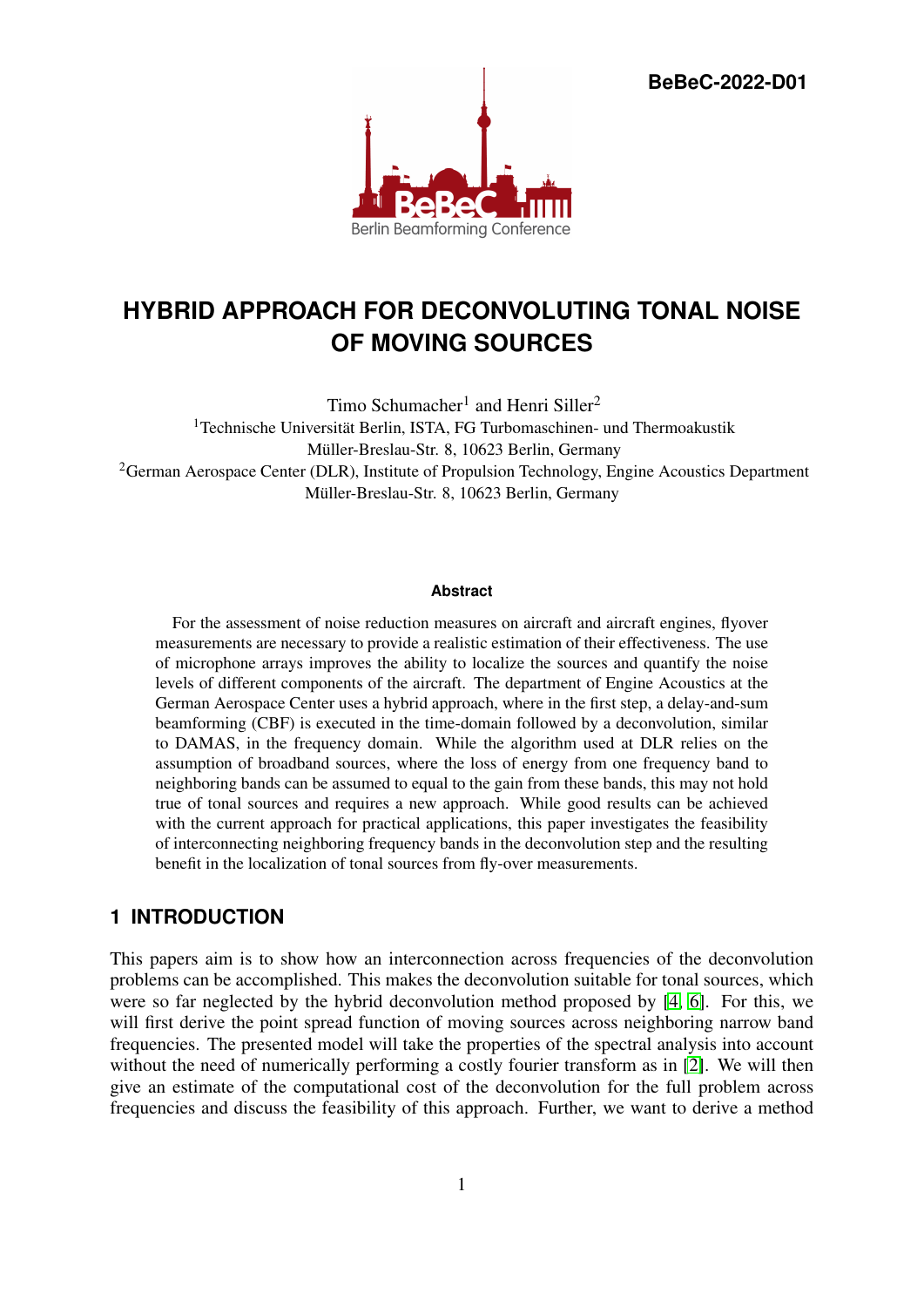using a priori knowledge of the frequencies with tonal components where a limited number of neighboring frequency bands are considered. These methods will be applied to simulations representing flyover measurements.

# **2 Method**

## **2.1 Beamforming formulation in the time domain**

The classical sum-and-delay approach for source localization with phased microphone arrays is a well established method and can be applied both the time and the frequency domain. When using it to focus on a potential source position, the recorded pressure signals  $p_m(t)$  at the *M* microphones are delayed, amplified and averaged to reconstruct the source signal. In general, the content of the microphone signals that does not originate from this source position is suppressed.

While not a requirement to the general approach, the source terms are usually modelled as point sources, often monopoles. They can easily be arranged in a scanning grid. The resulting sound levels at the grid points give an indication of the source distribution.

### <span id="page-1-0"></span>**Forward Model for Moving Sources**

In many applications of phased microphone arrays, the classical approach is applied in the frequency domain, where the delay translates to a phase difference. For a time-dependent acoustic source, which includes sources moving along a trajectory  $\vec{x}_s(t)$ , the delay-and-sum method is typically applied in the time-domain, where the movement can be easily taken into account.

The formulation of the delay-and-sum beamforming serves as the basis of the propagation model for the deconvolution, presented in the following sections. To introduce the notation, a short derivation is provided here.

 $Q_s(\tau)$  represents the signal associated with a monopol at position  $\vec{x}_s(\tau)$ . In this context  $\tau$  is used to signalize that the position and the signal both are evaluated at emission time.

To express the component of a microphone signal attributed to  $Q_s(\tau)$ , the Green function for moving monopoles can be used to analytically describe the pressure at a fixed microphone position in the farfield as

<span id="page-1-1"></span>
$$
p_s(\vec{x}_m, t) = \frac{Q_s(\tau_{sm})}{r_{sm}(\tau_{sm})|1 - M_{sm}(\tau_{sm})|},
$$
\n(1)

. where  $r_{sm}(\tau) = |\vec{x}_m - \vec{x}_s(\tau)|$  describes the distance between microphone *m* and source *s* [\[3\]](#page-10-3). The emission time  $\tau_{sm} = \tau_{sm}(t)$  is a function of the reception time *t* and the solution of

$$
\tau_{sm} = t - \frac{|\vec{x}_m - \vec{x}_s(\tau_{sm})|}{c} = t - \frac{r_{sm}(\tau_{sm})}{c} \,. \tag{2}
$$

To improve readability, the explicit notation for the time dependency is omitted. For subsonic linear movement, this solution is unique and can be found analytically.

 $M_{sm}(\tau)$  is the observer Mach number, which is defined by the projection of a Mach vector towards the microphone position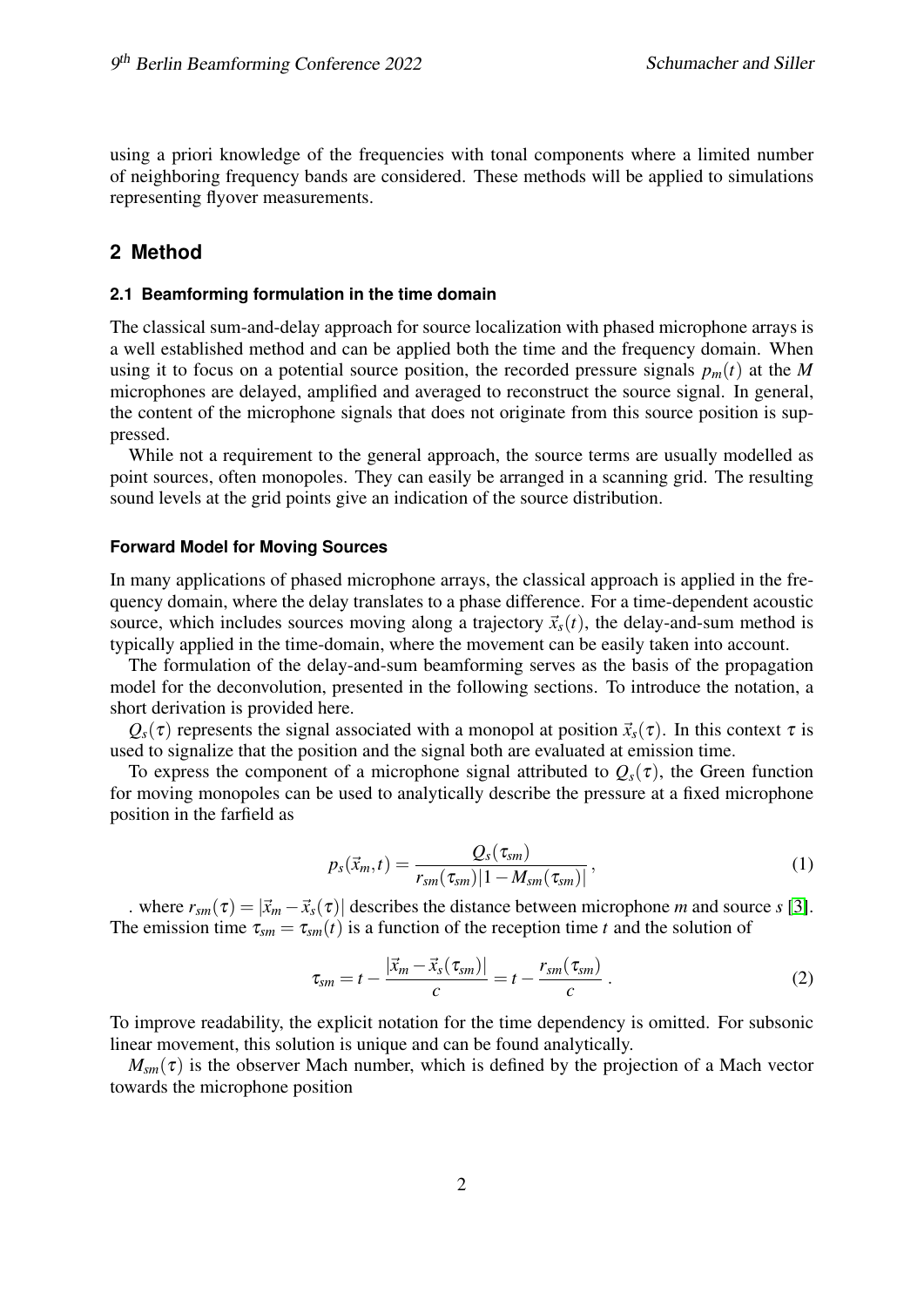$$
M_{sm}(\tau) = \frac{\langle \vec{x}_m - \vec{x}_s(\tau), \vec{v}_s(\tau) \rangle}{|\vec{x}_m - \vec{x}_s(\tau)| c_0} = M \cos(\theta_{sm}), \qquad (3)
$$

with  $\vec{v}_s(\tau)$  being the velocity of source *s* and  $\theta_{sm}$  is the angle between  $\vec{v}_s(\tau)$  and  $(\vec{x}_m - \vec{x}_s(\tau))$ . Furthermore, we define

$$
T_{sm}(\tau) = \frac{1}{r_{sm}(\tau)|1 - M_{sm}(\tau)|} = \frac{D_{sm}(\tau)}{r_{sm}(\tau)}
$$
(4)

as the attenuation coefficient due to the propagation and source velocity.

To obtain delay-and-sum beamforming for a given focus point  $\vec{x}_f(\tau)$ , the delay and attenuation of the given propagation model are inverted for each microphone and then averaged:

<span id="page-2-0"></span>
$$
y^{BF}(\vec{x}_f, \tau) = \sum_{m=1}^{M} w_m T_{mf}^{-1}(\tau) p(\vec{x}_m, t_{mf}), \qquad (5)
$$

where the reception time

$$
t_{mf} = t_{mf}(\tau) = \tau + \frac{|\vec{x}_m - \vec{x}_s(\tau)|}{c}
$$
 (6)

is the inverse function of the previously defined function  $\tau_{fm}(t)$ .  $w_m$  are weighting factors for each microphone and add up to one. They can be adjusted depending on the microphone position and the analyzed frequency range. In the easiest case of uniform weighting  $w_m = \frac{1}{M}$ holds true for each microphone.

## **Spectral Analysis**

In most applications, the resulting beamforming signal  $y^{BF}(\vec{x}_f, \tau)$  is not examined directly in the time domain but transformed into a frequency spectrum.

For practical purposes, Welch's method can be used [\[11\]](#page-10-4). For this, the examined total time interval gets segmented into *D* subintervals of shorter duration *T*. The autopower spectrum of each segment is then averaged. Since a reduced interval duration causes a lower frequency resolution, this effectively sacrifices frequency resolution for better statistical properties.

$$
Y^{BF}(\vec{x}_f, f_l) := \frac{1}{D} \sum_{d}^{D} \left| \mathcal{F}_{\tau} \left\{ h_T^{\{d\}}(\tau) y^{BF}(\vec{x}_f, \tau) \right\}(f_l) \right|^2 \tag{7}
$$

$$
=\frac{1}{D}\sum_{d}^{D}\left|\mathscr{F}_{\tau}\left\{h_{T}^{\{d\}}(\tau)\sum_{m=1}^{M}w_{m}T_{mf}^{-1}(\tau)p(\vec{x}_{m},t_{mf})\right\}(f_{l})\right|^{2}.
$$
\n(8)

Here  $h_T^{\{d\}}$  $T_T^{\{d\}}(\tau)$  is a window function of width *T* and centered around  $\tau_0^{\{d\}}$  $\mathcal{L}_{0}^{\{d\}}$ , so that  $h_T^{\{d\}}$  $\int_T^{u_f} (\tau) = 0$ for  $\left|\tau-\tau_0^{\{d\}}\right|$ 0  $> T/2$ . This effectively masks the operating space of the Fourier transform to the interval  $\tau \in \left[ \tau_0^{\{d\}} - \frac{T}{2} \right]$  $\frac{T}{2}, \tau_0^{\{d\}} + \frac{T}{2}$ 2 indexed by  $d$ , which is the desired underlying instrument of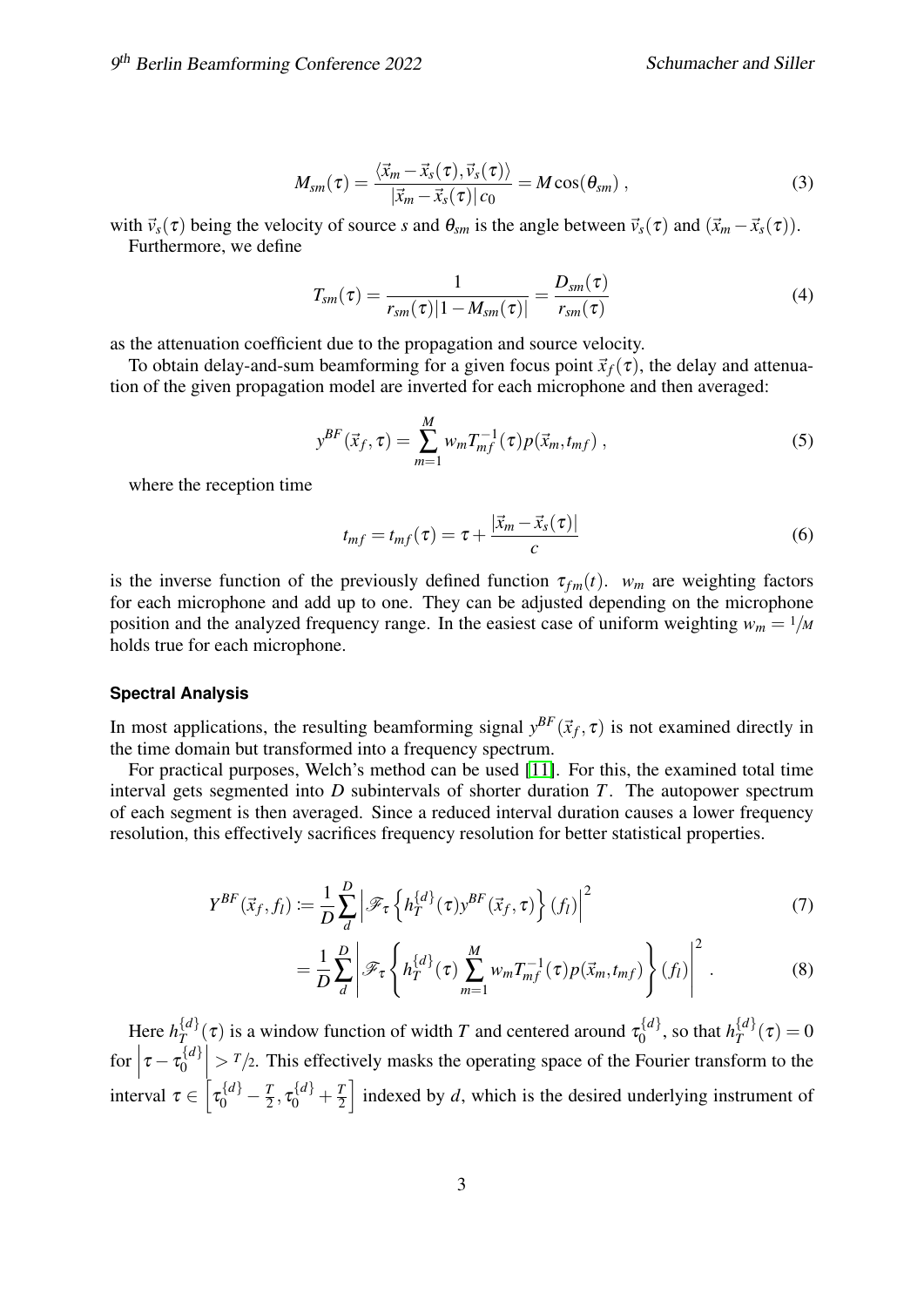Welch's method. The frequency resolution is defined by  $\Delta f = 1/T$ . Thus, the frequency-space is discretized to values of  $f_l = l\Delta f$ ,  $l = N$ .

While digital signals are discrete in time, a continuous representation is convenient at this point. It is assumed that the signal is bandlimited and sampled with a sufficiently high sampling rate to prevent aliasing.



*Figure 1: Beamforming results of a monopol at altitude* 200 m *and v<sup>x</sup>* = 80m/s*. The source is a tonal source with* 1 kHz *and* 100 dB*. The line array consists of* 101 *equally spaced microphones, For demonstration purposes, the geometric setup replicates the beamforming pattern in [\[5\]](#page-10-5).*

*The chosen time segment of a total length of* 0.88 s *scans the source right over the array, with the emission angle interval ranging from* 80◦ *to* 100◦ *. The spectral analysis was done with FFTs of* 13 o*verlapping subsegments, each with a length of* 0.125 s*, resulting in a frequency resolution of* ∆*f* = 8Hz*. The segments where weighted with the Hann window function.*

## **2.2 Deconvolution Methods**

The sum-and-delay approach is robust and well described. However, it does suffer from a limited spatial resolution [\[7,](#page-10-6) [8\]](#page-10-7). It can be easily shown that focusing on a point source  $(\vec{x}_s(t) = \vec{x}_f(t))$  correctly reconstructs the original signal, as long as no or only weaker sources are in the vicinity. When focusing on positions or trajectories that are not aligned with the real source, the determined power at these positions is generally suppressed but not zero. This effect is referred to as the imaging properties and depends on the geometric setup, the examined frequency and the positions  $\vec{x}_s$  and  $\vec{x}_f$ . It can generally be described as a convolution of the real source strengths with the point-spread-function, which describes the linear impact of source *s* (with frequency  $f_k$ ) on the beamforming result at a grid position or focus point  $f$ . It leads to a limited resolution of the method. Especially at low frequencies, real sources close to each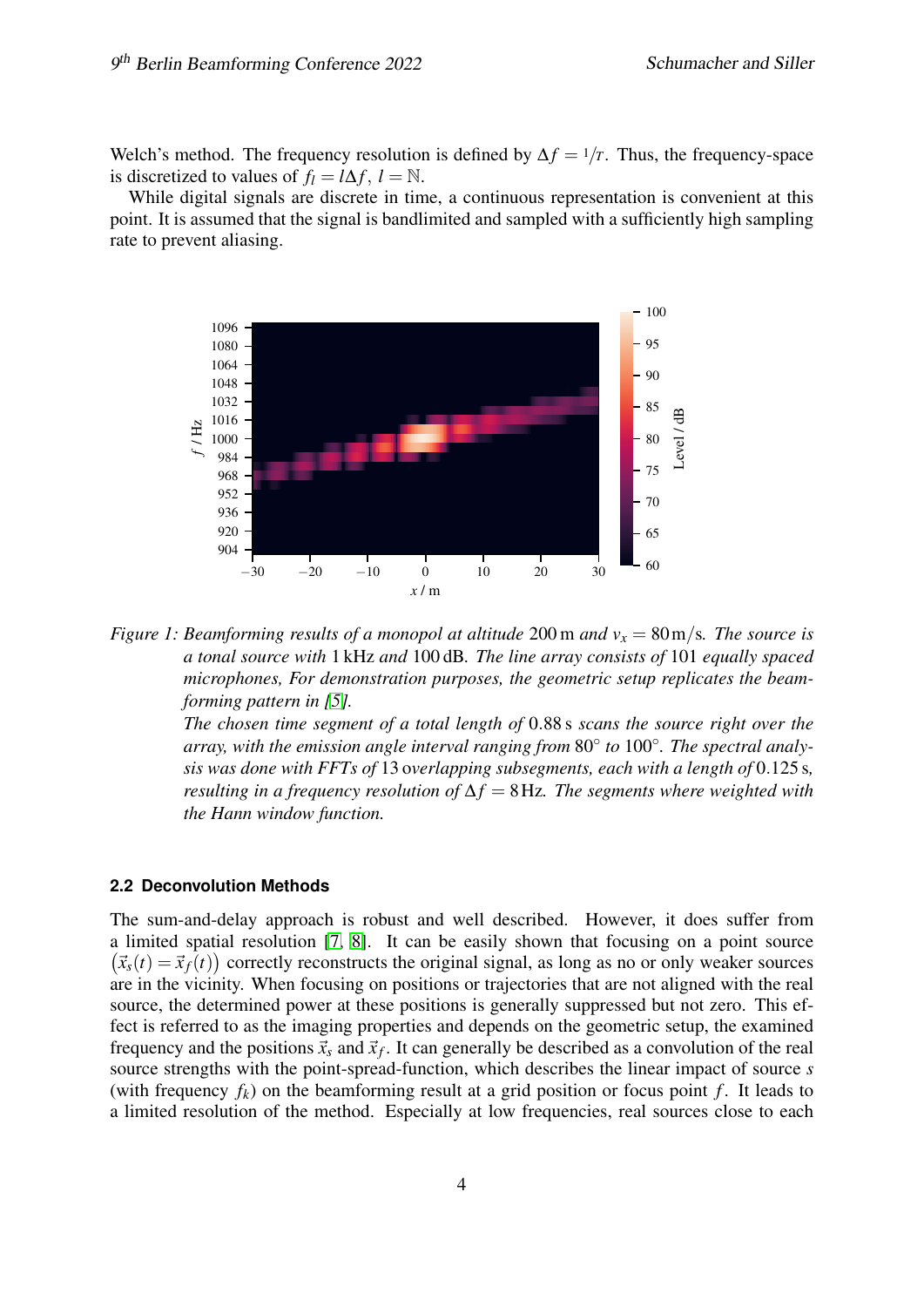other can not be separated but appear as one source. Great care must be taken when interpreting sourcemaps of complex source distributions.

An established family of methods for obtaining a higher resolution sourcemap are called deconvolution methods [\[1,](#page-9-0) [6\]](#page-10-1). Taking a model for the point-spread-function, they aim to find a source distribution that closely reproduce the sum-and-delay beamforming results.

Typically, that includes a linear problem of the shape

<span id="page-4-0"></span>
$$
AX = Y \t{, \t(9)}
$$

where the system-matrix  $A \in \mathbb{R}^{F \times S}$  represents the point-spread-function,  $Y \in \mathbb{R}^F$  a vector of the sum-and-delay beamforming results for each focus point *f* and  $X \in \mathbb{R}^S$  the unknown source strength. When the same grid is used for computed source strength and the modeled ones, this yields a quadratic system of linear equation that can be solved e.g. iteratively.

It must be noted that the point-spread-function for stationary sources of a given frequeny only re-distributes the power within one frequency band, i.e.

<span id="page-4-1"></span>
$$
\text{PSF}\left(\vec{x}_f, \vec{x}_s; f_l, f_k\right) = 0 \quad \text{for } f_l \neq f_k \,. \tag{10}
$$

This enables the computation of the deconvolution separately for each frequency band, as described in eq.  $(9)$ .

However eq. [\(10\)](#page-4-1) is not true for moving sources however. The frequency shift due to the Doppler effect is improperly corrected when scanning the grid on positions away from the real source distribution. This causes a shift in frequency, depending on the source and trajection of the focus point (see Fig. 1).

Different schemes have been proposed to address this. Guérin and Weckmüller [\[6\]](#page-10-1) introduced a hybrid scheme for moving sources, where the beamforming and spectral analysis are executed as described in section [2.1.](#page-1-0) Furthermore they argue, that this error can be neglected for broadband sources. This approach has successfully been the base of several applications of flyover measurements [\[4,](#page-10-0) [9,](#page-10-8) [10\]](#page-10-9). When applying this scheme to tonal sources, it can neither correctly locate the source in space nor in frequency (see Fig. 2). Some following works considering the effect of the movement on point spread functions have been added by the authors [\[5\]](#page-10-5).

More recently [\[2\]](#page-10-2) proposed a deconvolution that takes the point-spread-function across frequencies into account. For the calculation, repeated FFTs are necessary, which come with a significant computational cost.

#### **2.3 A New Propagation Model for Moving Sources**

The proposed approach takes not just the array geometry and source positions into account, but also considers the properties of the next elements of the process chain. It does so without costly Fourier transform by a analytic evaluation of the windows used for the spectral analysis.

For the derivation of the point-spread-function, we model a source at position  $\vec{x}_s(t)$  as a sum of discrete, equally spaced frequency components  $f_k = k\Delta f^k / T, k \in \{1, ..., K\}$ 

$$
Q_s(\tau) = \sum_{k}^{K} A_{s;k} e^{j2\pi f_k \tau} \,. \tag{11}
$$

The amplitude  $A_{s;k}$  is the amplitude of source  $s \in \{1,...,S\}$  at frequency  $f_k$ . The microphone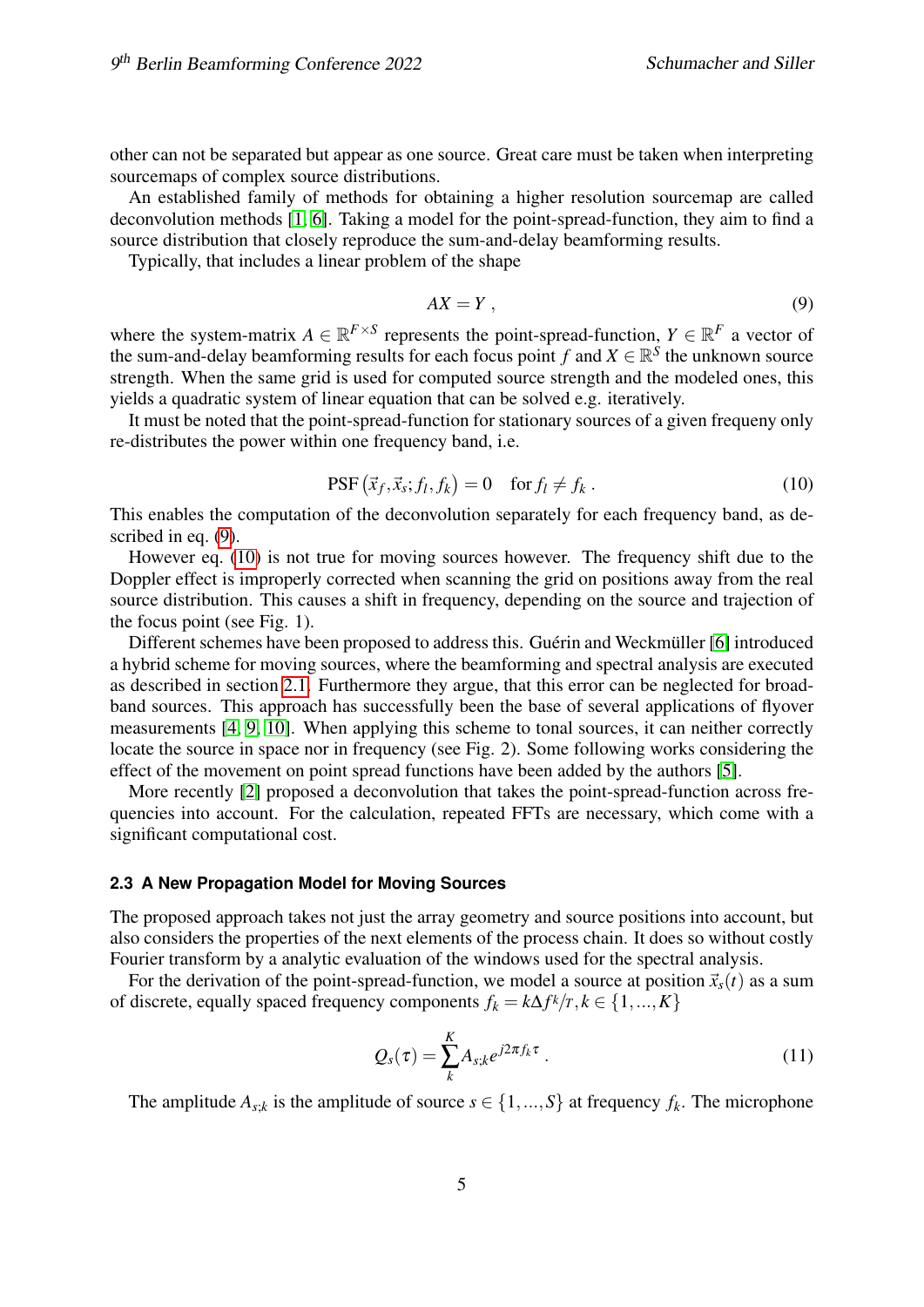

*Figure 2: Results of the hybrid deconvolution as described by [\[6\]](#page-10-1) results of the simulated source of Fig. 1. As this deconvolution does not consider the interconnection of frequencies, it is unable to resolve them and correctly locate the tonal source, both in space and frequency. The amplitude at*  $x = 0$  m *and*  $f = 1000$  Hz *is underestimated with* 96.2 dB.

signal  $p(\vec{x}_m, t)$  is the sum of the propagated signals of all sources, defined in eq. [\(1\)](#page-1-1).

<span id="page-5-0"></span>
$$
p(\vec{x}_m, t) = \sum_{s}^{S} p_s(\vec{x}_m, t) = \sum_{s}^{S} T_{sm}(\tau_s m) \sum_{k}^{K} A_{s;k} e^{j2\pi f_k \tau_{sm}}, \qquad (12)
$$

Inserting eq. [\(12\)](#page-5-0) into eq. [\(5\)](#page-2-0) yields the time-domain beamforming definition

$$
y^{BF}(\vec{x}_f, \tau) = \sum_{m=1}^{M} w_m T_{mf}^{-1}(\tau) \sum_{s=1}^{S} T_{sm}(\tau_{sm}) \sum_{k=1}^{K} A_{s;f_k} e^{j2\pi f_k \tau_{sm}}
$$
  
= 
$$
\sum_{s=1}^{S} \sum_{k=1}^{K} \sum_{m=1}^{M} w_m \frac{T_{sm}(\tau_{sm})}{T_{mf}(\tau)} A_{s;f_k} e^{j2\pi f_k \tau_{sm}},
$$
(13)

where  $\tau_{sm} = \tau_{sm}(t_{mf}(\tau))$ , with  $\tau$  being the emission time at the focus point and  $\tau_{sm}$  being the emission time at the assumed source.

<span id="page-5-1"></span>
$$
Y_{f;l}^{BF} = \frac{1}{D} \sum_{d}^{D} \left| \mathcal{F}_{\tau} \left\{ h^{\{d\}}(\tau) y^{BF}(\vec{x}_f, \tau) \right\} (f_l) \right|^2
$$
  

$$
= \frac{1}{D} \sum_{d}^{D} \left| \sum_{s=1}^{S} \sum_{k=1}^{K} \sum_{m=1}^{M} w_m A_{s;f_k} \mathcal{F}_{\tau} \left\{ h^{\{d\}}(\tau) \frac{T_{sm}(\tau_{sm})}{T_{mf}(\tau)} e^{j2\pi f_k \tau_{sm}} \right\} (f_l) \right|^2
$$
(14)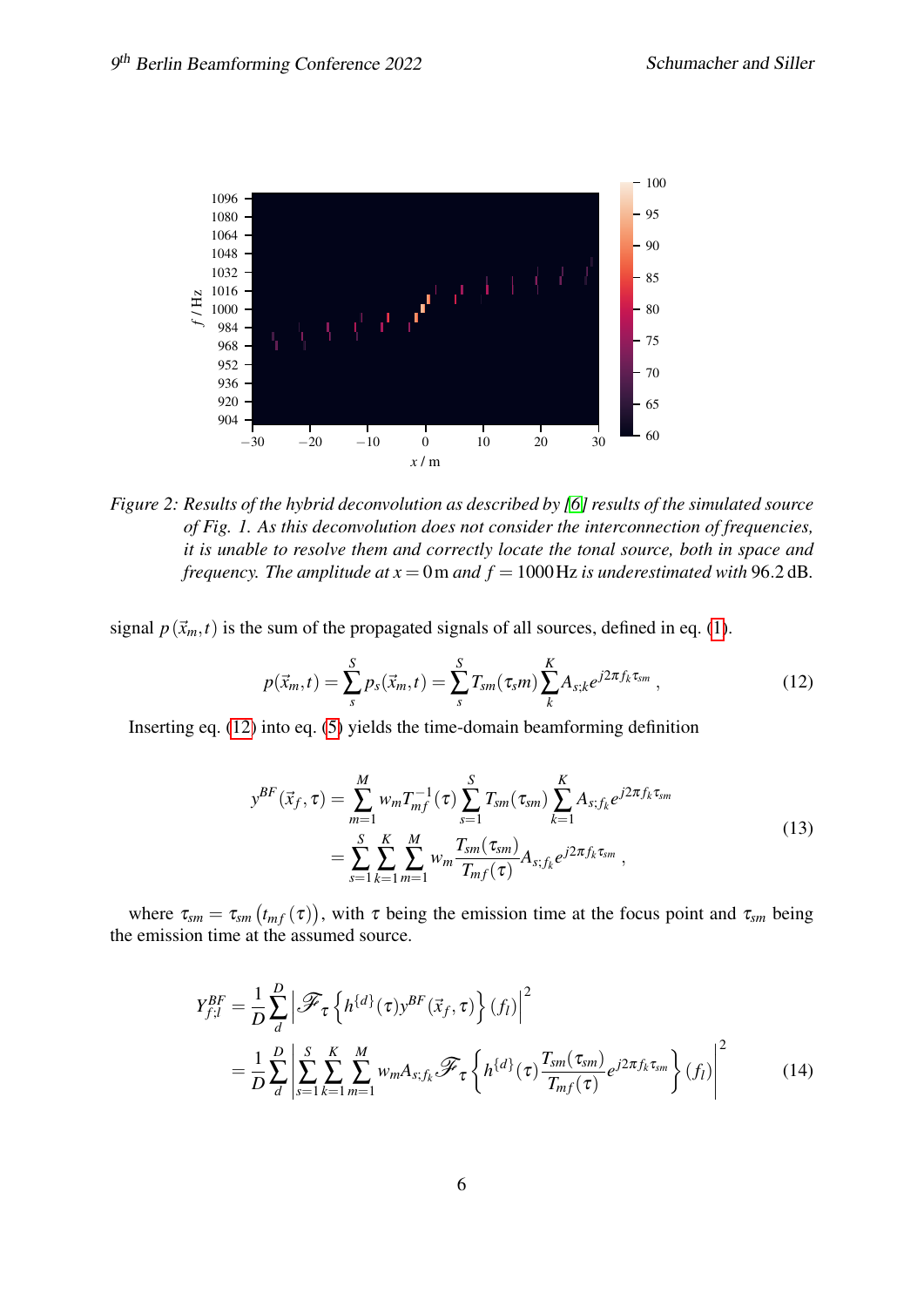To motivate a linear relation between the power  $\begin{bmatrix} A_{s,f_k} \end{bmatrix}$  $2$  of each frequency component and the resulting spectra at the focus points  $Y^{BF}(\vec{x}_f, f_l) = Y^{BF}_{f,l}$  $f_{j,l}^{BF}$ , the sources are assumed to be mutually incoherent. This allows rewriting eq. [\(14\)](#page-5-1) as

$$
Y_{f;l}^{BF} = \sum_{s}^{S} \sum_{k}^{K} |A_{s;f_k}|^2 \cdot \frac{1}{D} \sum_{d}^{D} \left| \sum_{m}^{M} \frac{T_{sm}}{T_{fm}} \mathcal{F}_{\tau} \left\{ h_T^{\{d\}}(\tau) e^{j2\pi f_k \tau_{sm}} \right\}(f_l) \right|^2 = \sum_{s}^{S} \sum_{k}^{K} |A_{s;f_k}|^2 PSF_{fs;f_l f_k} \,. \tag{15}
$$

This shows the desired factor to be

$$
\text{PSF}_{fs;lk} = \frac{1}{D} \sum_{d}^{D} \left| \sum_{m}^{M} \frac{T_{sm}}{T_{fm}} \mathcal{F}_{\tau} \left\{ h_T^{\{d\}}(\tau) e^{j2\pi f_k \tau_{sm}} \right\}(f_l) \right|^2.
$$
 (16)

Because of the dependency  $\tau_{sm} = \tau_{sm}(t_{mf}(\tau))$ , caution must be taken when evaluation the Fourier term. To avoid a costly numeric evaluation of the Fourier transform, one can make some approximations, starting with expressing τ*sm* as a Taylor Series of second degree

$$
\tau_{sm}\left(t_{mf}\left(\tau\right)\right) \approx \tau_{sm}\left(t_{mf}\left(\tau_{0}^{\{d\}}\right)\right) + \left(\tau - \tau_{0}^{\{d\}}\right) \frac{\partial \tau_{sm}}{\partial t_{mf}} \frac{\partial t_{mf}}{\partial \tau},\tag{17}
$$

centered around  $\tau_0^{\{d\}}$  $\int_0^{\lambda}$  for each interval. Both terms can be efficiently approximated, the first being

$$
\tau_{sm}\left(t_{mf}\left(\tau_0^{\{d\}}\right)\right) = \tau_0^{\{d\}} + \frac{r_{fm}\left(\tau_0^{\{d\}}\right) - r_{sm}(\tau_{sm})}{c}
$$
\n
$$
\approx \tau_0^{\{d\}} + D_{fm}\left(\tau_0^{\{d\}}\right) \frac{r_{fm} - r_{sm}}{c},\tag{18}
$$

the composite derivative as

$$
\frac{\partial \tau_{sm}}{\partial \tau} \left( \tau_0^{\{d\}} \right) = \frac{\partial \tau_{sm}}{\partial t_{mf}} \frac{\partial t_{mf}}{\partial \tau} \left( \tau_0^{\{d\}} \right) \approx \frac{1 - M_{fm}}{1 - M_{sm}} = \frac{D_{sm}}{D_{fm}} \,. \tag{19}
$$

If no explicit emission time is indicated, the values are evaluated at  $\tau_0^{\{d\}}$  $i_0^{u_f}$ , i.e.  $r_{fm} = r_{fm} \left( \tau_0^{\{d\}} \right)$  $\boldsymbol{0}$ .

This allows the definition of a phase difference

$$
\varphi_{fsm;k}^{\{d\}} = 2\pi f_k D_{fm} \frac{r_{fm} - r_{sm}}{c}
$$
\n(20)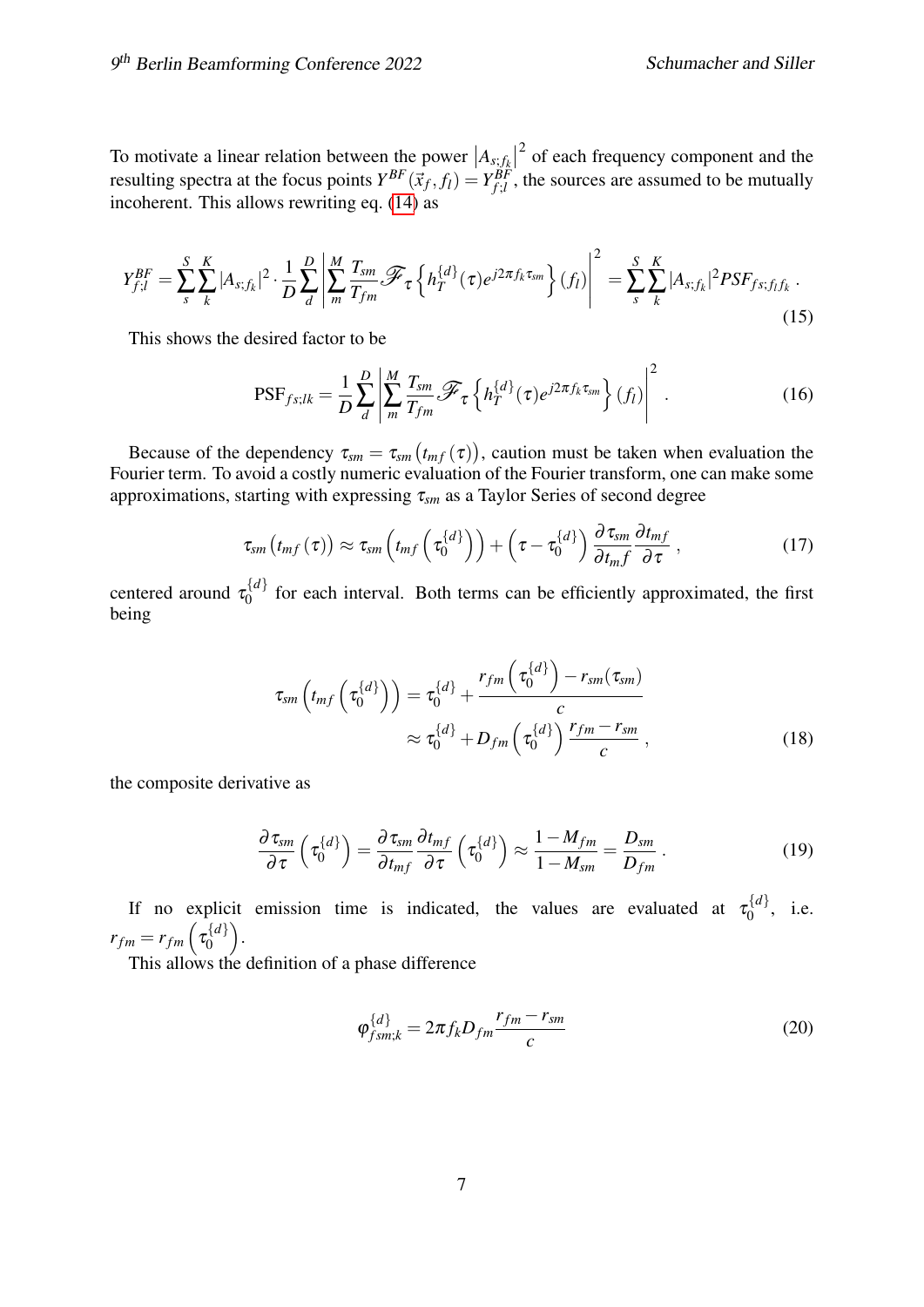and a instantaneous frequency

$$
\hat{f}_{fsm;k}^{\{d\}} = f_k \frac{D_{sm}}{D_{fm}}\tag{21}
$$

due to the Doppler effect. Evaluating the Fourier transform results in a convolution of the window function in the frequency domain. As the Fourier transform of the approximated signal contains only the doppler shifted frequency, the convolution can be easily determined:

$$
\mathscr{F}_{\tau}\left\{h_T^{\{d\}}(\tau)e^{j2\pi f_k \tau_{sm}}\right\}(f_l) \approx e^{j\varphi_{fsm;k}^{\{d\}}}\mathscr{F}_{\tau}\left\{h_T^{\{d\}}(\tau)e^{j2\pi \hat{f}_{fsm;k}^{\{d\}}}\right\}(f_l)
$$
(22)

$$
= e^{j\varphi_{fsm;k}^{\{d\}} H_T^{\{d\}}(f_k) * \delta \left(f_l - \hat{f}_{fsm;k}^{\{d\}}\right)
$$
 (23)

<span id="page-7-1"></span>
$$
=e^{j\varphi_{fsm;k}^{\{d\}}}H_T^{\{d\}}\left(f_l-\hat{f}_{fsm;k}^{\{d\}}\right) \tag{24}
$$

This yields the modeled PSF as

$$
\left| \text{PSF}_{fs;lk} := \frac{1}{D} \sum_{d}^{D} \left| \sum_{m}^{M} \frac{T_{sm}}{T_{fm}} e^{j\varphi_{fsm;k}^{\{d\}}} H_T^{\{d\}} \left( f_l - \hat{f}_{fsm;k}^{\{d\}} \right) \right|^2 \right| \tag{25}
$$

and the underlying linear system of equations

<span id="page-7-0"></span>
$$
\sum_{s}^{S} \sum_{k}^{K} \text{PSF}_{fs;lk} X_{s;k} = Y_{f;l}^{BF} , \qquad (26)
$$

which can be easily rearranged into a system matrix and column vectors.

# **3 Application to flyover measurement data**

When solving the linear system of eq. [\(26\)](#page-7-0) for a scanning grid with high spatial resolution and all available frequencies, limits of computational feasibility can quickly be reached. The number of elements of the point spread function increases quadratically with both the number of considered frequencies and the number of grid points. Assuming the grid contains 10000 points and the frequency range goes up to 8000 Hz (with  $\Delta f = 8$  Hz), PSF<sub>*fs:lk*</sub> contains  $1.6 \times 10^{15}$  elements. This number is too high to handle computationally, let alone solve for *Xs*;*<sup>k</sup>* . We propose an a priori approach, where at first knowledge about the tonal sources is collected with a deconvolution per frequency. The deconvolution across multiple frequencies can be greatly reduced when applied only to neighboring bands of the expected tonal source. A coarse evaluation of the point-spread-function can then be used to determine the band width to consider.

This method was chosen in Fig. 5. Inspecting the modeled point spread function (Fig. 4) shows little to no effect outside the frequency range of 900 Hz to 1100 Hz. The deconvolution of this deliberately simple example with 301 points and 25 spectral lines was computed eas-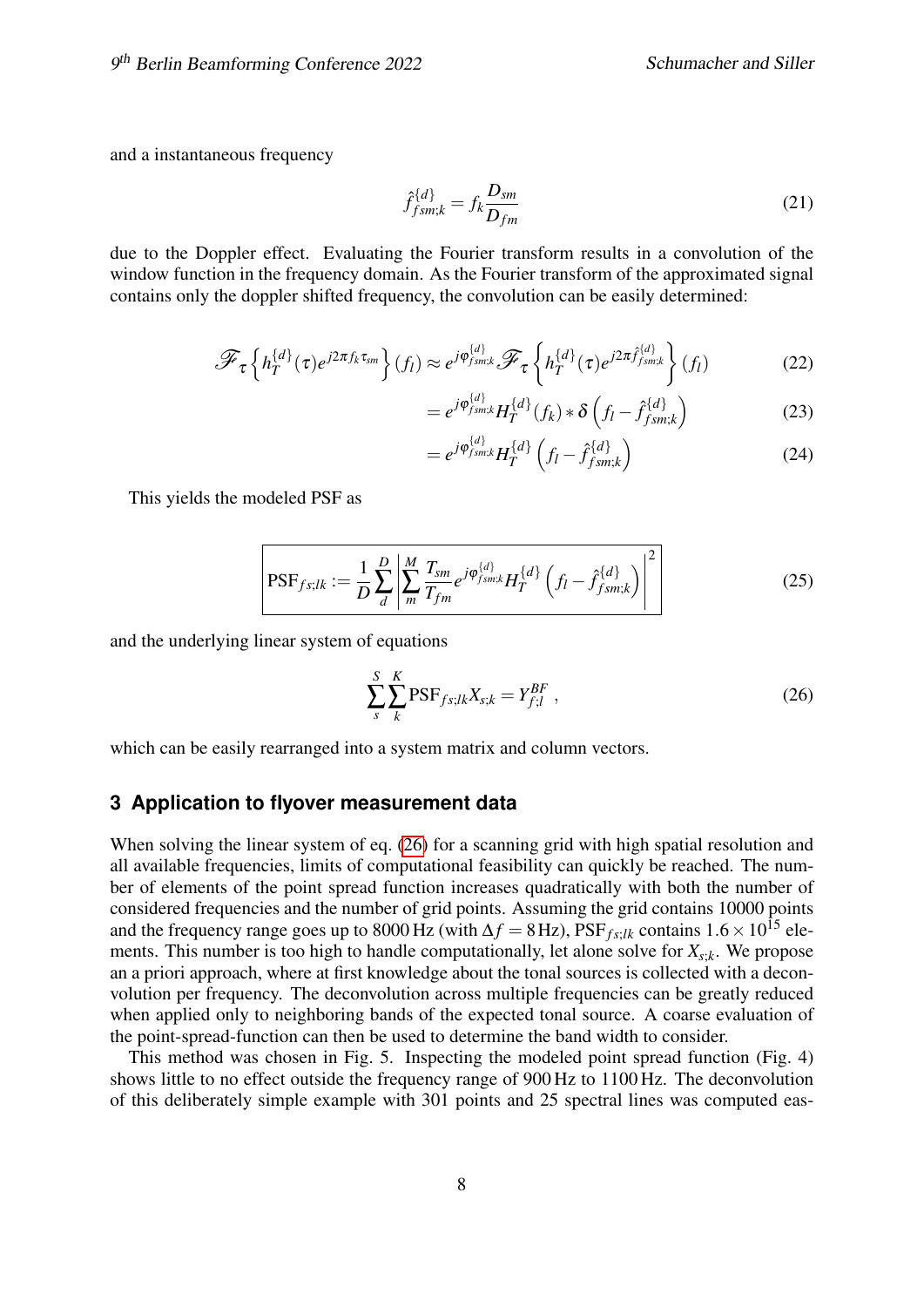

*Figure 3: The new system matrix of the deconvolution problem calculated with eq.* [\(25\)](#page-7-1)*. The setup corresponds to the flyover described by Fig. 1. Each block represents a frequency pair*  $f_s$ ,  $f_f$ , with  $f_s = f_f$  *on the diagonal. The displayed frequencies range from* 904 Hz *to* 196 Hz*.*



*Figure 4: The modeled point spread function of a single virtual source located at the center of the grid, with*  $f_s = 1000$  Hz. *The values in this plot represent a single column in the system matrix (Fig. 3).*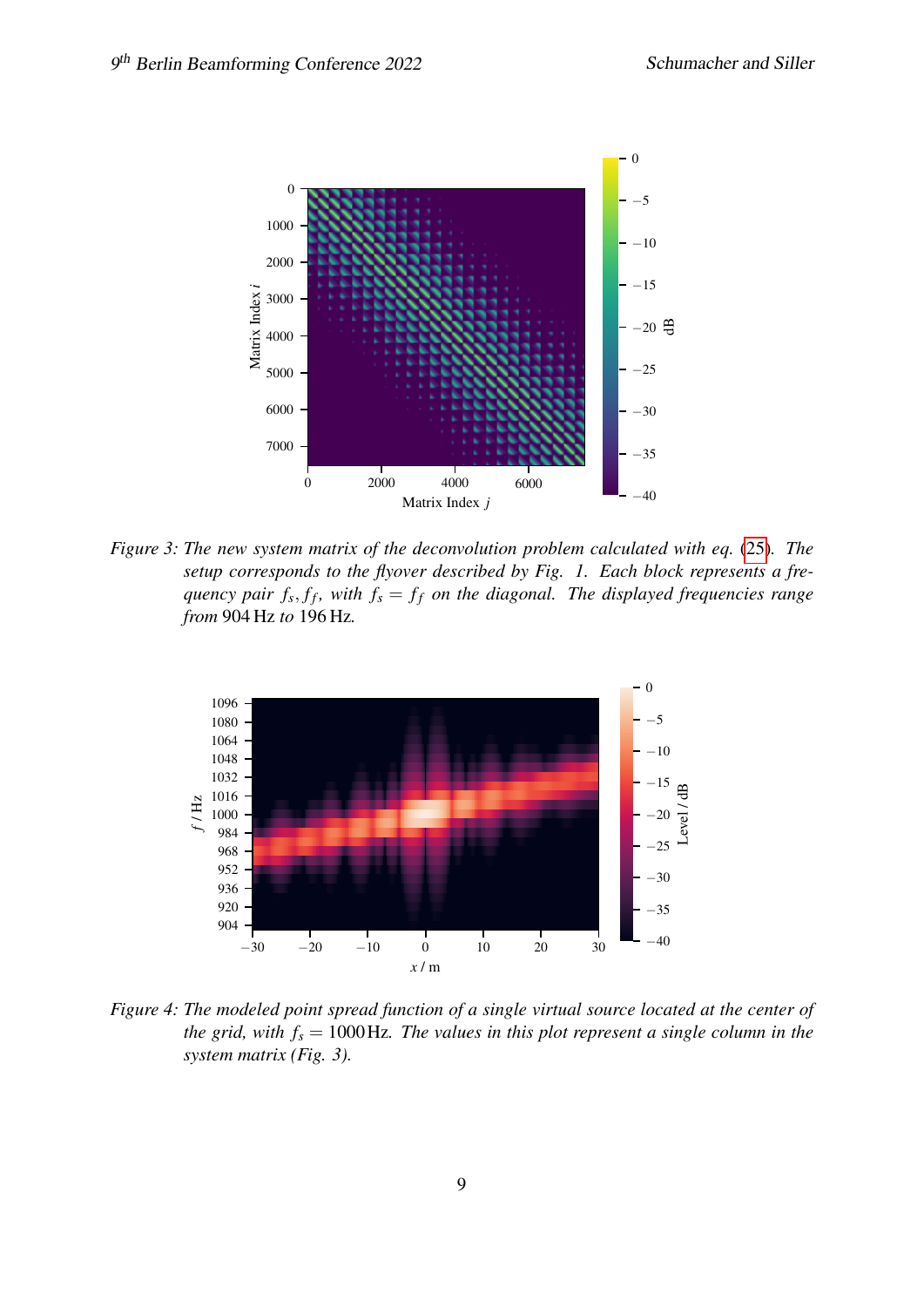ily. 56 625 625 elements of the point spread function had to be computed and were taken into account for solving eq. [\(26\)](#page-7-0).



*Figure 5: The results of the deconvolution using the new propagation model. The system matrix of Fig. 3 was used. The frequency range considered in the deconvolution was* 904 Hz *to* 196 Hz*. The computed level at the center point at* 1000 Hz *is* 99 dB*.*

# **4 Conclusion**

In this contribution, a new propagation model for the deconvolution of moving tonal sources has been presented. Based on previous works by Guérin and Weckmüller[\[5\]](#page-10-5), the new model also takes the spectral analysis into account. By including this essential processing step of the delay-and-sum beamforming, the new model promises to more accurately predict source positions and strengths on the beamforming map. The method was comprehensibly derived and simplifications and assumptions were depicted when used.

Limits of the interconnection of the deconvolution approach across the whole spectrum were discussed. A simple simulation and successful application demonstrate the general feasibility when the tonal components of the sourcemap are contained within a limited bandwidth.

We aim to further research the capability of the model for use with real fly-over measurement data. A focus will be on the ability to separate closely distributed tonal sources and the robustness of the method.

# **References**

<span id="page-9-0"></span>[1] T. F. Brooks and W. M. Humphreys, Jr. "A Deconvolution Approach for the Mapping of Acoustic Sources (DAMAS) Determined from Phased Microphone Arrays." In *10th*